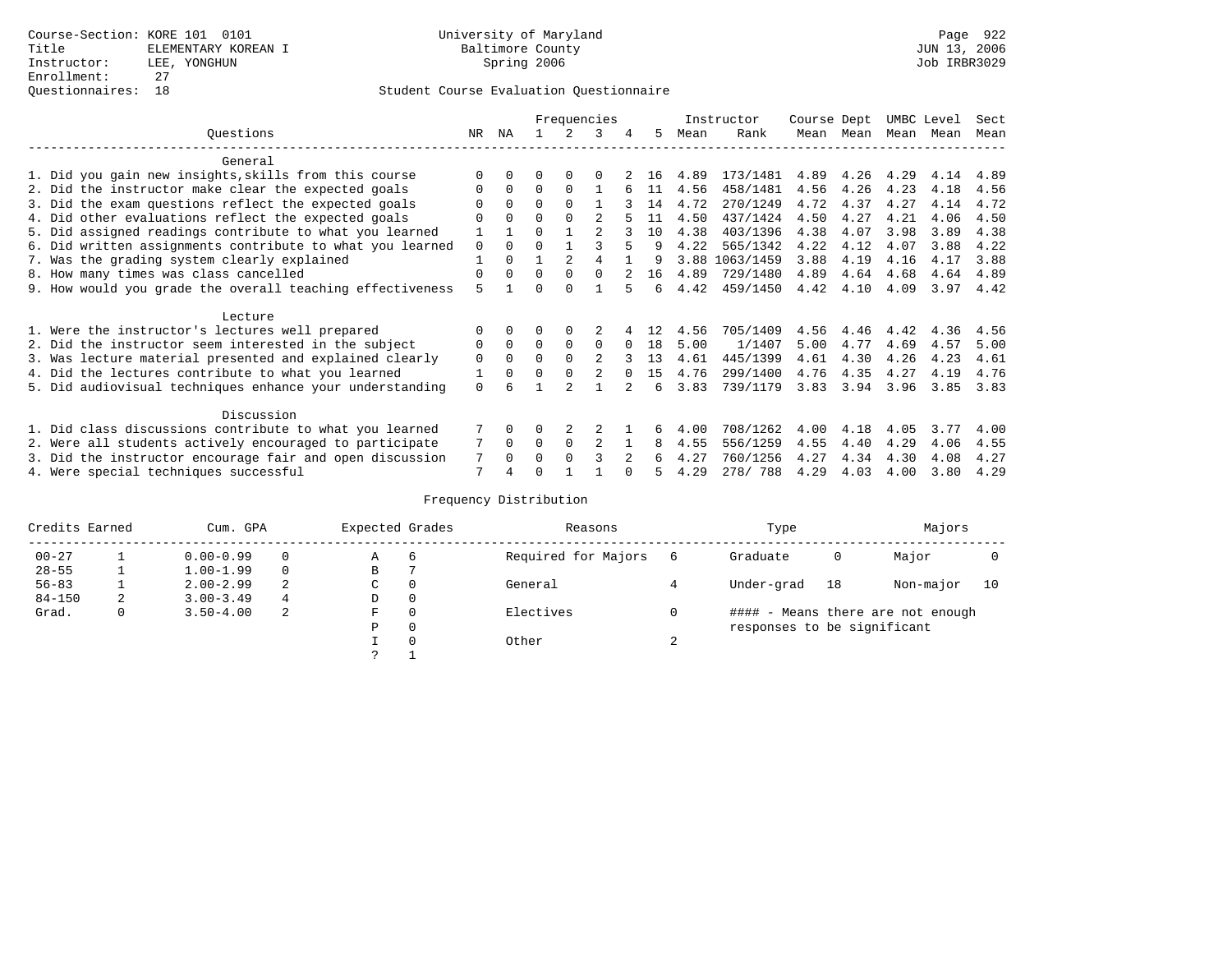### Student Course Evaluation Questionnaire

|                                                           |                                                           |              |          | Frequencies |          |              |   |    |      | Instructor | Course Dept |           | UMBC Level |      | Sect |
|-----------------------------------------------------------|-----------------------------------------------------------|--------------|----------|-------------|----------|--------------|---|----|------|------------|-------------|-----------|------------|------|------|
|                                                           | Ouestions                                                 | NR.          | ΝA       |             | 2        | 3            | 4 | 5. | Mean | Rank       |             | Mean Mean | Mean       | Mean | Mean |
| General                                                   |                                                           |              |          |             |          |              |   |    |      |            |             |           |            |      |      |
|                                                           | 1. Did you gain new insights, skills from this course     |              | $\Omega$ | 0           | $\Omega$ | $\Omega$     |   | 15 | 4.71 | 340/1481   | 4.71        | 4.26      | 4.29       | 4.14 | 4.71 |
|                                                           | 2. Did the instructor make clear the expected goals       | O            | $\Omega$ | $\Omega$    | $\Omega$ |              |   | 12 | 4.48 | 560/1481   | 4.48        | 4.26      | 4.23       | 4.18 | 4.48 |
|                                                           | 3. Did the exam questions reflect the expected goals      |              | $\Omega$ | 0           | $\Omega$ |              |   | 15 | 4.67 | 334/1249   | 4.67        | 4.37      | 4.27       | 4.14 | 4.67 |
|                                                           | 4. Did other evaluations reflect the expected goals       | O            | $\Omega$ | O           | $\Omega$ |              |   | 15 | 4.57 | 364/1424   | 4.57        | 4.27      | 4.21       | 4.06 | 4.57 |
|                                                           | 5. Did assigned readings contribute to what you learned   | 0            |          | O           | $\Omega$ | $\Omega$     |   | 18 | 4.90 | 82/1396    | 4.90        | 4.07      | 3.98       | 3.89 | 4.90 |
|                                                           | 6. Did written assignments contribute to what you learned | $\mathbf{1}$ | $\Omega$ | O           | $\Omega$ |              |   | 13 | 4.60 | 238/1342   | 4.60        | 4.12      | 4.07       | 3.88 | 4.60 |
|                                                           | 7. Was the grading system clearly explained               |              |          |             | $\Omega$ | ς            |   | 11 | 4.38 | 635/1459   | 4.38        | 4.19      | 4.16       | 4.17 | 4.38 |
|                                                           | 8. How many times was class cancelled                     |              |          |             | $\Omega$ | <sup>0</sup> |   | 20 | 4.95 | 351/1480   | 4.95        | 4.64      | 4.68       | 4.64 | 4.95 |
| 9. How would you grade the overall teaching effectiveness |                                                           |              |          |             | $\cap$   | <sup>0</sup> | 9 | 8  | 4.47 | 375/1450   | 4.47        | 4.10      | 4.09       | 3.97 | 4.47 |
| Lecture                                                   |                                                           |              |          |             |          |              |   |    |      |            |             |           |            |      |      |
|                                                           | 1. Were the instructor's lectures well prepared           | O            |          |             | $\Omega$ |              |   |    | 4.81 | 334/1409   | 4.81        | 4.46      | 4.42       | 4.36 | 4.81 |
|                                                           | 2. Did the instructor seem interested in the subject      | 0            | $\Omega$ | $\Omega$    | $\Omega$ | $\Omega$     |   | 20 | 4.95 | 250/1407   | 4.95        | 4.77      | 4.69       | 4.57 | 4.95 |
|                                                           | 3. Was lecture material presented and explained clearly   | 0            | $\Omega$ | 0           | $\Omega$ | 2            |   | 13 | 4.52 | 545/1399   | 4.52        | 4.30      | 4.26       | 4.23 | 4.52 |
|                                                           | 4. Did the lectures contribute to what you learned        | 0            | $\Omega$ | U           | $\Omega$ | <sup>0</sup> |   | 15 | 4.71 | 361/1400   | 4.71        | 4.35      | 4.27       | 4.19 | 4.71 |
|                                                           | 5. Did audiovisual techniques enhance your understanding  | $\Omega$     |          |             |          | 4            |   | 11 | 4.24 | 457/1179   | 4.24        | 3.94      | 3.96       | 3.85 | 4.24 |
|                                                           | Discussion                                                |              |          |             |          |              |   |    |      |            |             |           |            |      |      |
|                                                           | 1. Did class discussions contribute to what you learned   | 6            | $\Omega$ | O           | $\Omega$ | <sup>0</sup> |   |    | 4.80 | 167/1262   | 4.80        | 4.18      | 4.05       | 3.77 | 4.80 |
|                                                           | 2. Were all students actively encouraged to participate   | 6            | $\Omega$ | $\Omega$    | $\Omega$ | $\Omega$     |   | 13 | 4.87 | 248/1259   | 4.87        | 4.40      | 4.29       | 4.06 | 4.87 |
|                                                           | 3. Did the instructor encourage fair and open discussion  | 6            |          |             | $\Omega$ | <sup>0</sup> |   | 13 | 4.87 | 248/1256   | 4.87        | 4.34      | 4.30       | 4.08 | 4.87 |
|                                                           | 4. Were special techniques successful                     | 6            |          |             |          |              |   | 10 | 4.33 | 254/788    | 4.33        | 4.03      | 4.00       | 3.80 | 4.33 |

# Frequency Distribution

| Credits Earned |   | Cum. GPA      |  | Expected Grades | Reasons  | Type                   |                             | Majors                            |           |  |
|----------------|---|---------------|--|-----------------|----------|------------------------|-----------------------------|-----------------------------------|-----------|--|
| $00 - 27$      | 2 | $0.00 - 0.99$ |  | Α               | - 11     | Required for Majors 14 | Graduate                    | 0                                 | Major     |  |
| $28 - 55$      | 0 | $1.00 - 1.99$ |  | B               | З        |                        |                             |                                   |           |  |
| $56 - 83$      | 2 | $2.00 - 2.99$ |  | C               | 2        | General                | Under-grad                  | -21                               | Non-major |  |
| $84 - 150$     |   | $3.00 - 3.49$ |  | D               | 0        |                        |                             |                                   |           |  |
| Grad.          | 0 | $3.50 - 4.00$ |  | F               | 0        | Electives              |                             | #### - Means there are not enough |           |  |
|                |   |               |  | Ρ               | 0        |                        | responses to be significant |                                   |           |  |
|                |   |               |  |                 | $\Omega$ | Other                  |                             |                                   |           |  |
|                |   |               |  |                 | 2        |                        |                             |                                   |           |  |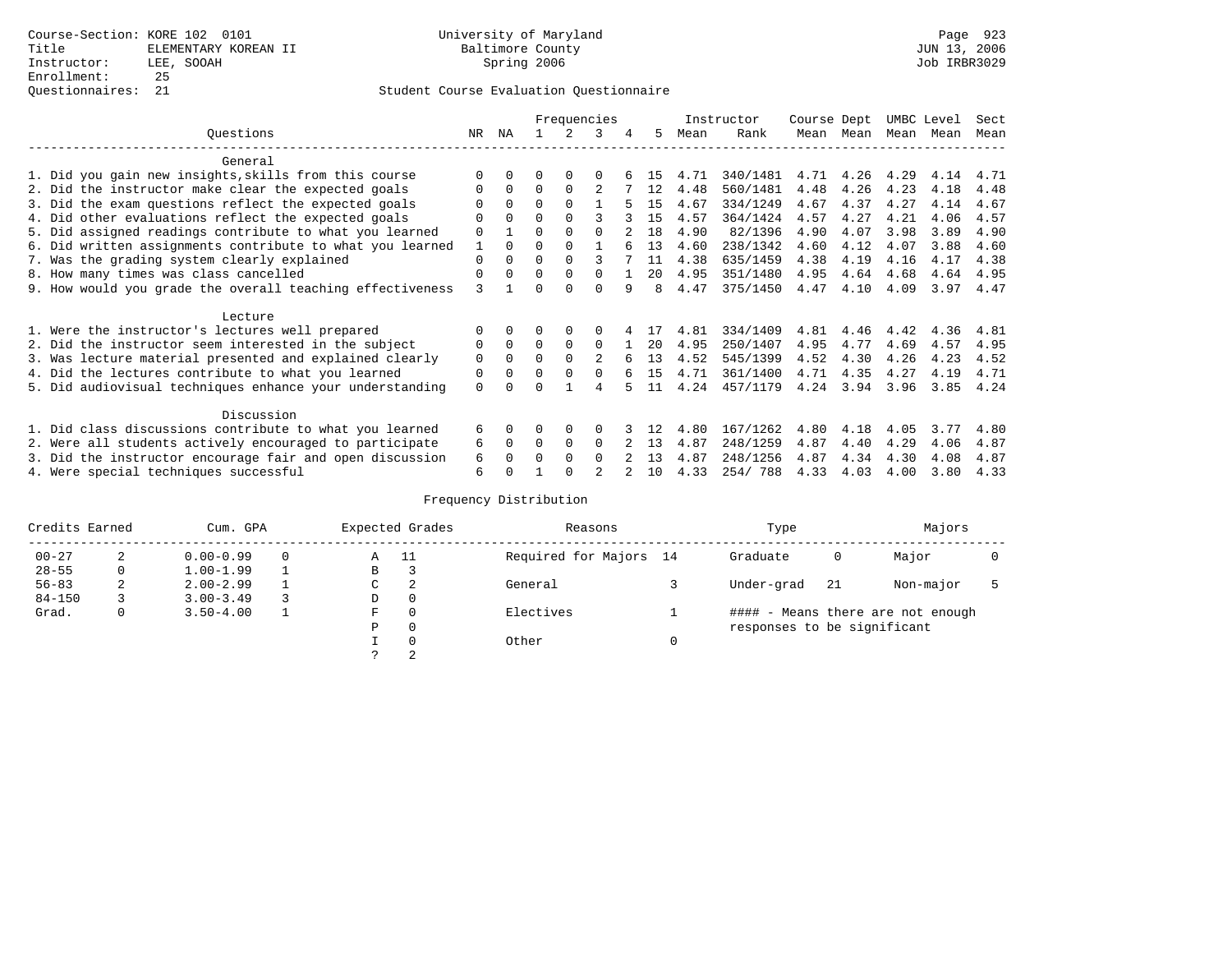## Student Course Evaluation Questionnaire

|                                                                                                         |              |              | Frequencies    |              |                | Instructor   |                 |        |                            | Course Dept UMBC Level |              | Sect                |      |             |
|---------------------------------------------------------------------------------------------------------|--------------|--------------|----------------|--------------|----------------|--------------|-----------------|--------|----------------------------|------------------------|--------------|---------------------|------|-------------|
| Questions                                                                                               |              | NR NA        | 1              | 2            | 3              | 4            |                 | 5 Mean | Rank                       |                        |              | Mean Mean Mean Mean |      | Mean        |
|                                                                                                         |              |              |                |              |                |              |                 |        |                            |                        |              |                     |      |             |
| General                                                                                                 |              |              |                |              |                |              |                 |        |                            |                        |              |                     |      |             |
| 1. Did you gain new insights, skills from this course                                                   | 0            | $\mathbf 0$  | 1              | $\Omega$     | $\mathbf{1}$   | $\mathbf{1}$ | 12              | 4.53   | 522/1481                   | 4.53                   | 4.26         | 4.29                | 4.40 | 4.53        |
| 2. Did the instructor make clear the expected goals                                                     | $\mathbf{0}$ | $\Omega$     | $\mathbf{1}$   | $\Omega$     | $\overline{3}$ | 6            | 5               |        | 3.93 1082/1481             | 3.93                   | 4.26         | 4.23                | 4.29 | 3.93        |
| 3. Did the exam questions reflect the expected goals                                                    | $\mathbf 0$  | $\Omega$     | $\overline{2}$ | $\Omega$     | $\overline{2}$ | 4            | 7               | 3.93   | 953/1249                   | 3.93                   | 4.37         | 4.27                | 4.36 | 3.93        |
| 4. Did other evaluations reflect the expected goals                                                     | $\mathbf 0$  | 2            | $\mathbf{1}$   | $\mathbf{0}$ | $\mathbf{1}$   | 7            | $4\overline{ }$ | 4.00   | 959/1424                   | 4.00                   | 4.27         | 4.21                | 4.28 | 4.00        |
| 5. Did assigned readings contribute to what you learned                                                 | $\mathbf 0$  | $\mathbf 0$  | $\mathbf{1}$   | $\mathbf{0}$ | $1\,$          | 5            | 8               | 4.27   | 493/1396                   | 4.27                   | 4.07         | 3.98                | 3.94 | 4.27        |
| 6. Did written assignments contribute to what you learned                                               | 0            | 1            | $\mathbf 1$    | 0            | $\mathbf{1}$   |              | 7               | 4.21   | 573/1342                   | 4.21                   | 4.12         | 4.07                | 4.05 | 4.21        |
| 7. Was the grading system clearly explained                                                             | $\mathbf 0$  | $\Omega$     | $\overline{2}$ | $\mathbf{1}$ | 3              | 2            | $7^{\circ}$     |        | 3.73 1165/1459             | 3.73                   | 4.19         | 4.16                | 4.17 | 3.73        |
| 8. How many times was class cancelled                                                                   | $\mathbf{0}$ | $\Omega$     | $\Omega$       | $\mathbf 0$  | $\Omega$       | $\mathbf{1}$ | 14              | 4.93   | 491/1480                   | 4.93                   | 4.64         | 4.68                | 4.68 | 4.93        |
| 9. How would you grade the overall teaching effectiveness                                               | $\mathbf{1}$ | $\Omega$     | $\Omega$       | $\mathbf{1}$ | $\overline{a}$ | 6            | 5               |        | 4.07 797/1450              | 4.07 4.10              |              | 4.09                | 4.15 | 4.07        |
| Lecture                                                                                                 |              |              |                |              |                |              |                 |        |                            |                        |              |                     |      |             |
|                                                                                                         | $\mathbf 0$  | $\mathbf 0$  | 1              | 0            | 2              | 5            |                 |        |                            |                        |              | 4.42                | 4.47 | 4.13        |
| 1. Were the instructor's lectures well prepared<br>2. Did the instructor seem interested in the subject | $\mathbf 0$  | $\mathbf 0$  | 0              | 0            | 1              | 3            | 11              | 4.67   | 4.13 1104/1409<br>963/1407 | 4.13<br>4.67           | 4.46<br>4.77 | 4.69                | 4.78 | 4.67        |
| 3. Was lecture material presented and explained clearly                                                 | 0            | $\mathbf 0$  | 1              | $\mathbf 0$  | 2              | 5            | 7               | 4.13   | 938/1399                   | 4.13                   | 4.30         | 4.26                | 4.29 | 4.13        |
| 4. Did the lectures contribute to what you learned                                                      | 1            | $\Omega$     | $\mathbf{1}$   | $\Omega$     | $\Omega$       | 3            | 10              | 4.50   | 591/1400                   | 4.50                   | 4.35         | 4.27                | 4.34 | 4.50        |
| 5. Did audiovisual techniques enhance your understanding                                                | $\mathbf 0$  | 5            | 5              | $\Omega$     | $\mathbf{1}$   | 2            | 2               |        | 2.60 1123/1179             | 2.60                   | 3.94         | 3.96                | 4.05 | 2.60        |
|                                                                                                         |              |              |                |              |                |              |                 |        |                            |                        |              |                     |      |             |
| Discussion                                                                                              |              |              |                |              |                |              |                 |        |                            |                        |              |                     |      |             |
| 1. Did class discussions contribute to what you learned                                                 | 11           | $\Omega$     | 0              | 0            | 1              | 2            | $\mathbf{1}$    | 4.00   | 708/1262                   | 4.00                   | 4.18         | 4.05                | 4.11 | 4.00        |
| 2. Were all students actively encouraged to participate                                                 | 11           | $\mathbf 0$  | $\mathbf 0$    | $\mathbf 0$  | $\Omega$       | 2            | 2               | 4.50   | 588/1259                   | 4.50                   | 4.40         | 4.29                | 4.34 | 4.50        |
| 3. Did the instructor encourage fair and open discussion                                                | 11           | $\mathbf{0}$ | $\mathbf 0$    | $\mathbf{0}$ | $\mathbf{1}$   | 1            | $\overline{a}$  | 4.25   | 773/1256                   | 4.25                   | 4.34         | 4.30                | 4.28 | 4.25        |
| 4. Were special techniques successful                                                                   | 11           | $\mathbf{1}$ | $\mathbf{1}$   | $\Omega$     | $\mathbf{1}$   | $\mathbf{1}$ | $\Omega$        |        | $2.67$ ****/ 788           | $\star\star\star\star$ | 4.03         | 4.00                | 3.98 | ****        |
|                                                                                                         |              |              |                |              |                |              |                 |        |                            |                        |              |                     |      |             |
| Laboratory                                                                                              |              |              |                |              |                |              |                 |        |                            |                        |              |                     |      |             |
| 1. Did the lab increase understanding of the material                                                   | 14           | $\mathbf 0$  | 0              | $\mathbf 0$  | $\mathbf 0$    | 1            | <sup>0</sup>    |        | $4.00$ ****/ 246           | ****                   | 4.26         | 4.20                | 4.51 |             |
| 2. Were you provided with adequate background information                                               | 14           | $\mathbf 0$  | $\mathbf 0$    | $\mathbf{0}$ | $\mathbf{0}$   | $\Omega$     | 1               |        | $5.00$ ****/ 249           | ****                   | 4.08         | 4.11                | 4.32 | ****        |
| 3. Were necessary materials available for lab activities                                                | 14           | $\Omega$     | $\mathbf 0$    | $\mathbf 0$  | $\mathbf 0$    | $\Omega$     | $\mathbf{1}$    |        | $5.00$ ****/ 242           | ****                   | 4.45         | 4.40                | 4.63 | ****        |
| 4. Did the lab instructor provide assistance                                                            | 14           | $\mathbf 0$  | $\mathbf 0$    | $\mathbf{0}$ | $\mathbf 0$    | $\mathbf{1}$ | $\Omega$        |        | $4.00$ ****/ 240           | $***$ * * *            | 4.37         | 4.20                | 4.58 | $***$       |
| 5. Were requirements for lab reports clearly specified                                                  | 14           | $\mathbf 0$  | $\mathbf 0$    | $\Omega$     | $\Omega$       | $\mathbf{1}$ | $\Omega$        |        | $4.00$ ****/ 217           | $***$ * *              | 4.42         | 4.04                | 4.28 | ****        |
|                                                                                                         |              |              |                |              |                |              |                 |        |                            |                        |              |                     |      |             |
| Seminar                                                                                                 |              |              |                |              |                |              |                 |        |                            |                        |              |                     |      |             |
| 1. Were assigned topics relevant to the announced theme                                                 | 14           | $\mathbf 0$  | 0              | $\mathbf{0}$ | $\Omega$       | 1            |                 |        | $4.00$ ****/<br>68         | ****                   | 4.66         | 4.49                | 5.00 | ****        |
| 2. Was the instructor available for individual attention                                                | 14           | $\mathbf 0$  | $\mathbf 0$    | $\mathbf 0$  | $\mathbf 0$    | 0            | 1               |        | $5.00$ ****/<br>69         | ****                   | 4.26         | 4.53                | 4.83 | ****        |
| 3. Did research projects contribute to what you learned                                                 | 14           | $\mathbf 0$  | $\mathbf 0$    | $\mathsf 0$  | $\mathbf 0$    | $\mathbf 0$  | $\mathbf{1}$    |        | $5.00$ ****/<br>63         | $***$ * * *            | 4.24         | 4.44                | 4.00 | ****        |
| 4. Did presentations contribute to what you learned                                                     | 14           | $\mathbf 0$  | $\mathbf 0$    | $\mathbf 0$  | $\mathbf 0$    | $\mathbf{1}$ | $\Omega$        | 4.00   | $***$ /<br>69              | $***$ * * *            | 4.19         | 4.35                | 4.72 | $***$       |
| 5. Were criteria for grading made clear                                                                 | 14           | $\mathbf 0$  | $\Omega$       | $\Omega$     | $\Omega$       | $\mathbf{1}$ | $\Omega$        |        | $4.00$ ****/<br>68         | $***$ * * *            | 3.98         | 3.92                | 3.55 | ****        |
|                                                                                                         |              |              |                |              |                |              |                 |        |                            |                        |              |                     |      |             |
| Field Work                                                                                              |              |              |                |              |                |              |                 |        |                            |                        |              |                     |      |             |
| 1. Did field experience contribute to what you learned                                                  | 14           | $\mathbf 0$  | 0              | $\Omega$     | $\mathbf 0$    | $\Omega$     | -1.             |        | $5.00$ ****/<br>59         | ****                   | 3.92         | 4.30                | 4.67 | * * * *     |
| 2. Did you clearly understand your evaluation criteria                                                  | 14           | $\Omega$     | $\mathbf 0$    | $\mathsf 0$  | $\Omega$       | $\mathbf{1}$ | $\Omega$        |        | 51<br>$4.00$ ****/         | ****                   | 4.04         | 4.00                | 4.07 | $***$       |
| 3. Was the instructor available for consultation                                                        | 14           | $\mathbf 0$  | 0              | $\mathsf 0$  | $\mathbf 0$    | $\mathbf{1}$ | $\mathbf 0$     |        | $4.00$ ****/<br>36         | $***$ * *              | 5.00         | 4.60                | 4.64 | $***$       |
| 4. To what degree could you discuss your evaluations                                                    | 14           | $\mathbf 0$  | $\mathbf 0$    | $\mathbf 0$  | $\mathbf 0$    | 1            | $\Omega$        |        | $4.00$ ****/<br>41         | $***$ * * *            | 3.68         | 4.26                | 4.69 | $***$       |
| 5. Did conferences help you carry out field activities                                                  | 14           | $\Omega$     | $\Omega$       | $\Omega$     | $\Omega$       | $\mathbf{1}$ | $\Omega$        | 4.00   | 31<br>$***$ /              | $***$ * *              | 3.50         | 4.42                | 4.80 | $***$       |
|                                                                                                         |              |              |                |              |                |              |                 |        |                            |                        |              |                     |      |             |
| Self Paced                                                                                              |              |              |                |              |                |              |                 |        |                            |                        |              |                     |      | $***$ * * * |
| 1. Did self-paced system contribute to what you learned                                                 | 14           | $\mathbf 0$  | 0              | $\mathbf{0}$ | $\mathbf 0$    | 1            | $\Omega$        |        | 55<br>$4.00$ ****/         | ****                   | 3.90         | 4.55                | 4.44 | $***$ * * * |
| 2. Did study questions make clear the expected goal                                                     | 14           | $\mathbf 0$  | 0              | $\mathsf 0$  | $\mathbf 0$    | $\mathbf{1}$ | $\Omega$        |        | $4.00$ ****/<br>31         | $***$ * * *            | 4.28         | 4.75                | 4.50 | ****        |
| 3. Were your contacts with the instructor helpful                                                       | 14           | $\mathbf 0$  | $\mathbf 0$    | $\mathbf 0$  | 0              | $\mathbf{1}$ | $\Omega$        | 4.00   | 51<br>$***/$               | $***$ * * *            | 4.42         | 4.65                | 4.66 | ****        |
| 4. Was the feedback/tutoring by proctors helpful                                                        | 14           | $\mathbf 0$  | $\mathbf 0$    | $\mathbf 0$  | $\mathbf 0$    | $\mathbf{1}$ | $\Omega$        | 4.00   | $***/$<br>34               | ****                   | 4.50         | 4.83                | 4.43 | ****        |
| 5. Were there enough proctors for all the students                                                      | 14           | $\mathbf 0$  | $\Omega$       | $\Omega$     | $\Omega$       | $\mathbf{1}$ | $\Omega$        |        | $4.00$ ****/<br>24         | $***$ * * *            | 4.50         | 4.82                | 5.00 |             |